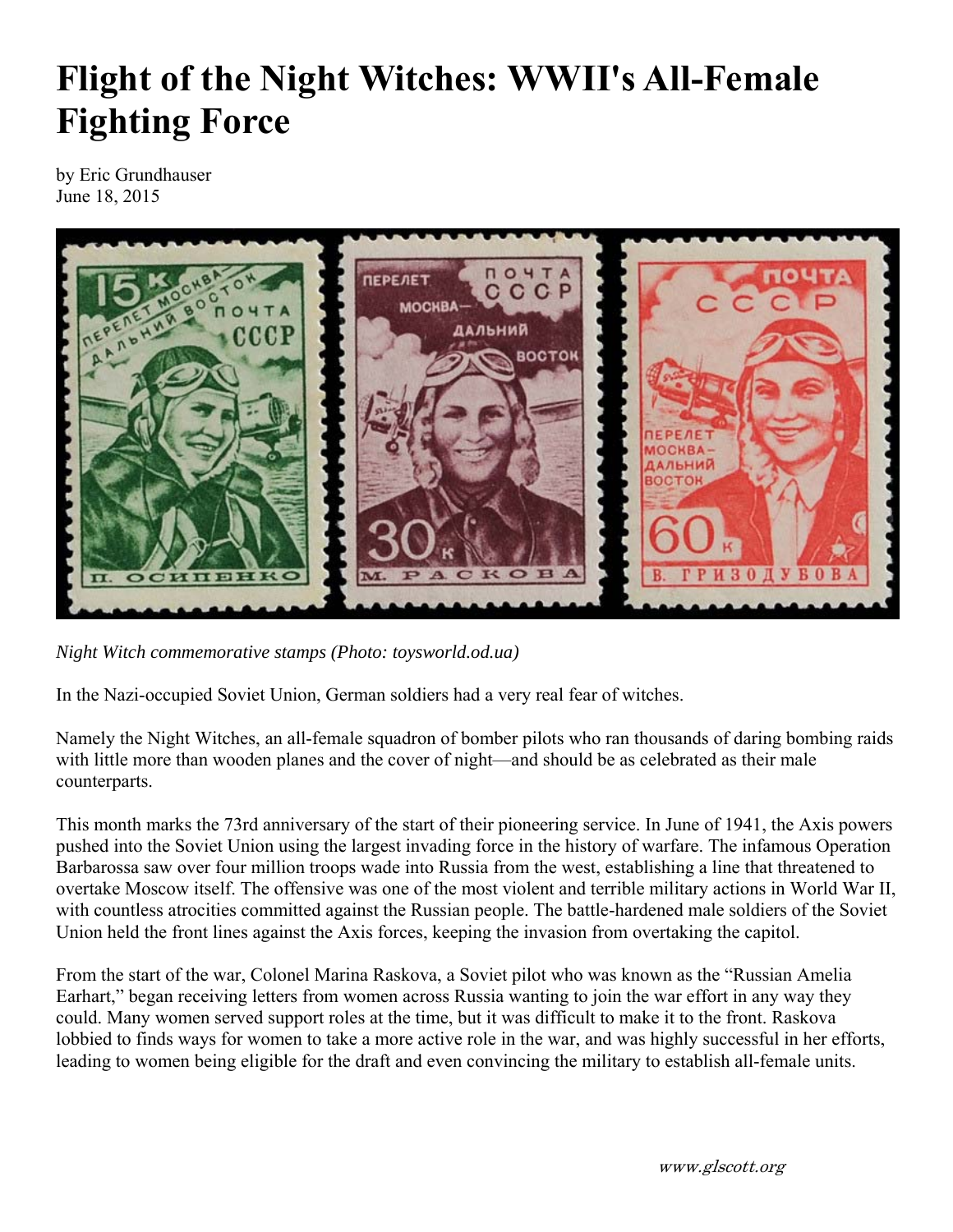In October of 1941 the order came down from Josef Stalin, that Raskova was to establish a trio of all-female air squads. The only one that remained exclusively female was the team of night bombers, the 588th Regiment, where everyone from the pilots, to the commanders, to the mechanics were women.

The regiment began filling out in 1942, with young women ranging in age from 17-26 transferring to the small town of Engels to begin flight training. The future pilots were greeted by Raskova herself with a no-nonsense, military manner. The women were issued size 42 boots, outfitted with ill-fitting military uniforms made for bulkier male soldiers. Their hair was cut short. As one of the pilots would recall in a later interview, "We didn't recognize ourselves in the mirror—we saw boys there."



Bundesarchiv, Bild 169-0112<br>Foto: o.Ang. | 1941 Sommer

## *German's capture a downed Polikarpov Po-2 in 1941 (Photo: Bundesarchiv/Wikipedia)*

The women faced significant obstacles even before they began engaging in combat—namely, with the equipment. They had to fly Polikarpov Po-2 aircraft—two-seated, open-cockpit bi-planes that were obsolete even by the standards of the day. Made of plywood frames with canvas stretched over them, the craft were light, slow, and provided absolutely no armor. The benefit of the planes was that they had a slower stall-speed than the standard German fighters, making them hard to target, and they could take off and land just about anywhere. However, this came as literal cold comfort to the aviators who had to fly the ships through walls of enemy fire in the dead of night, with the freezing wind whipping around and through the exposed cockpits, often giving the pilots frostbite.

But this did little to discourage the women of the 588th. Starting with an initial bombing run on June 8th, 1942, the all-female squadron would harry Nazi forces with overnight bombing runs all the way until the end of the war. At the peak of the regiment's strength, it had as many as 40 two-person crews, flying multiple bombing

www.glscott.org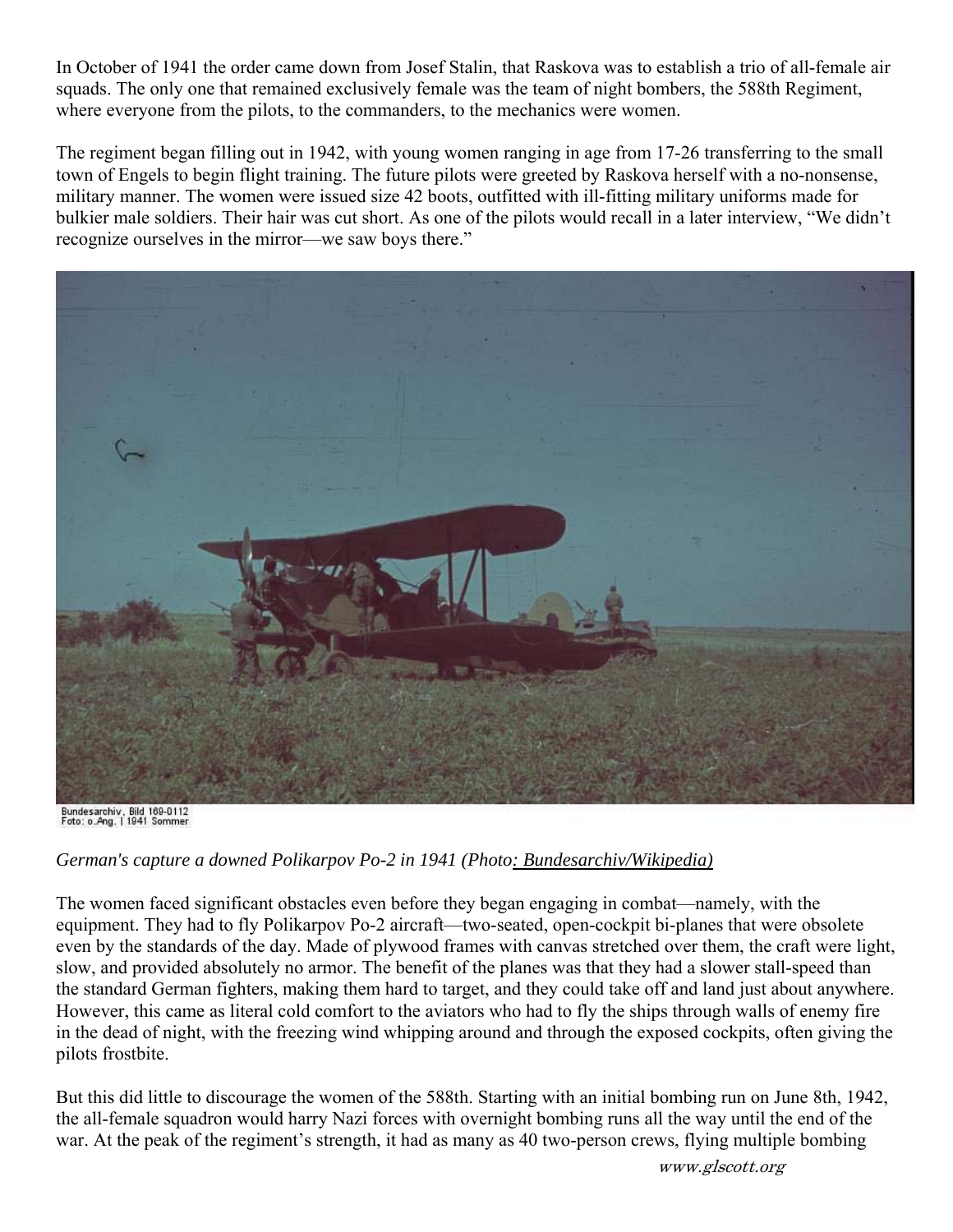runs as soon as the sky darkened, taking part in as many as 18 in a single night. The light planes could only carry six bombs at a time, so as soon as one run was complete the pilots would be re-armed and sent back out for another run. Of course this tightly controlled weight limit also meant the women could not bring parachutes and also had to fly at lower, more easily spotted, altitudes.

Using such vulnerable craft to make their bombing runs, the cover of night was crucial to their success and survival. Three planes would leave simultaneously, with two of the airplanes drawing searchlights and gunfire, and the third sticking to the darkness, to drop the bombs. In order to remain hidden, the pilots would also kill their engines when they got near their target, and simply glide over it, deploying their payload.



*Pilots from the 586th regiment, also formed by Raskova. (L-R: Lilia Litvyak, Yekaterina Budanova, and Maria Kuznetsova). (Photo: Itar-Tass/Landov)*

As the silenced bombers sailed over the Nazi forces, making a light "whooshing" sound, German soldiers began referring to them as "Nachthexen," or "Night Witches," a name the pilots of the 588th quickly took on with pride. Rumors began to spread among the Germans that the Soviets were giving the women pills and treatments that gave them the night vision of a cat. One of the most famous of the Night Witches, Nadezhda Popova, who

www.glscott.org